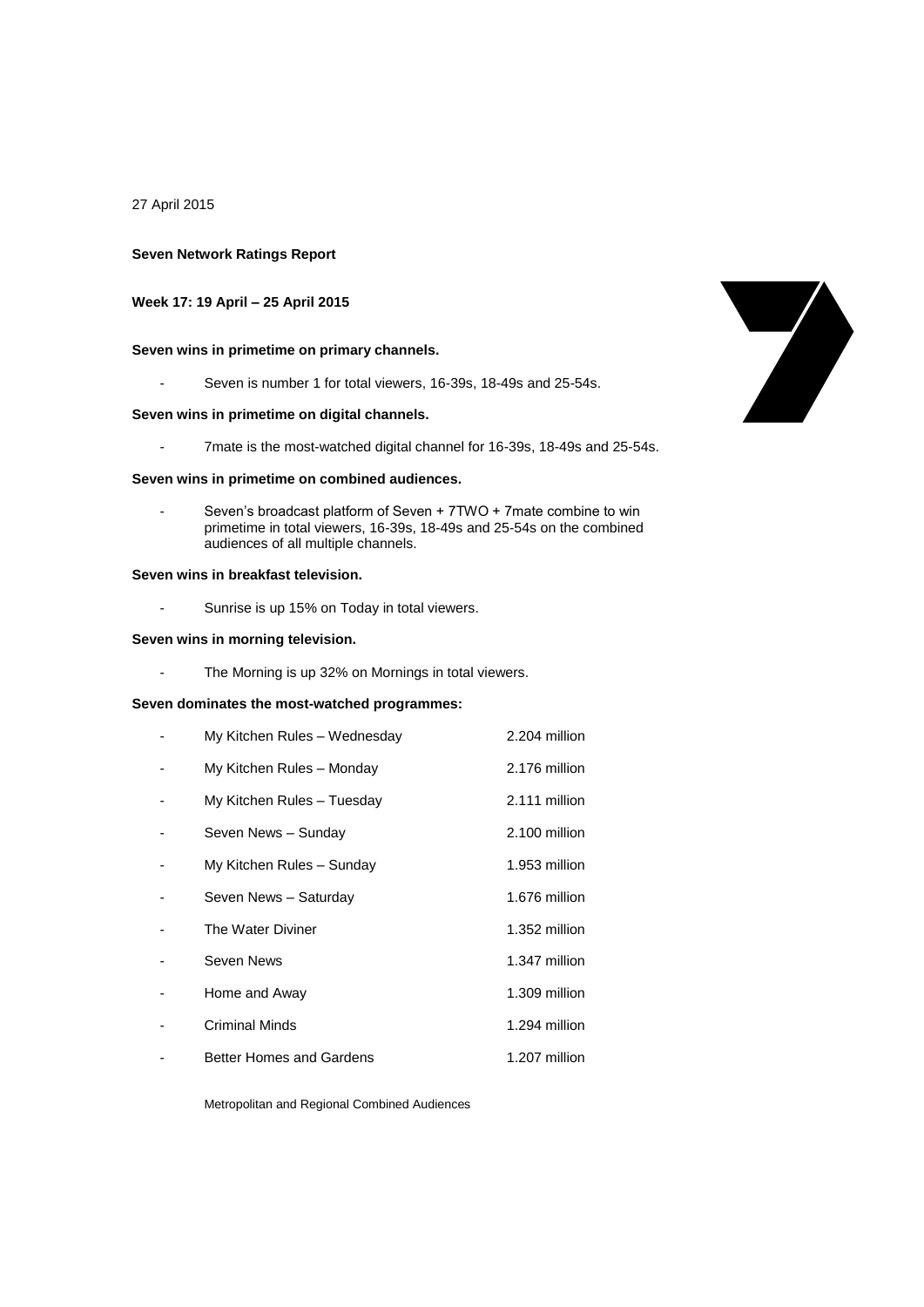#### **Seven deliver across the week.**

- AFL on Seven: Sunday Afternoon Football dominates in total viewers, 16-39s, 18-49s and 25-54s across its broadcast markets on Seven.
- My Kitchen Rules peaks at 1.656 million, wins its timeslot and ranks in Sunday's top ten most-watched programmes for total viewers, 16-39s, 18-49s and 25-54s.
- My Kitchen Rules peaks at 1.841 million and is Monday's number one most-watched programme for total viewers, 16-39s, 18-49s and 25-54s.
- Monday Night At The Movies: World Television Premiere: The Water Diviner peaks at 1.324 million and wins in total viewers, 16-39s, 18-49s and 25-54s.
- My Kitchen Rules peaks at 1.751 million and is Tuesday's number one most-watched programme for total viewers, 16-39s, 18-49s and 25-54s.
- Tuesday Night At The Movies: Iron Man 3 wins in total viewers, 16-39s, 18-49s and 25-54s.
- My Kitchen Rules peaks at 1.864 million and is Wednesday's number one most-watched programme for total viewers, 16-39s, 18-49s and 25-54s.
- Criminal Minds Episode 1 wins in total viewers, 16-39s, 18-49s and 25-54s.
- Criminal Minds Episode 2 wins in total viewers, 16-39s, 18-49s and 25-54s.
- AFL on Seven: Friday Night Football dominates in total viewers, 16-39s, 18-49s and 25-54s in its primetime broadcast markets on Seven.
- AFL on Seven: Anzac Day Football dominates in total viewers, 16-39s, 18-49s and 25-54s across Saturday afternoon.
- AFL on Seven: Saturday Night Football dominates in total viewers, 16-39s, 18-49s and 25-54s across its primetime broadcast markets on Seven.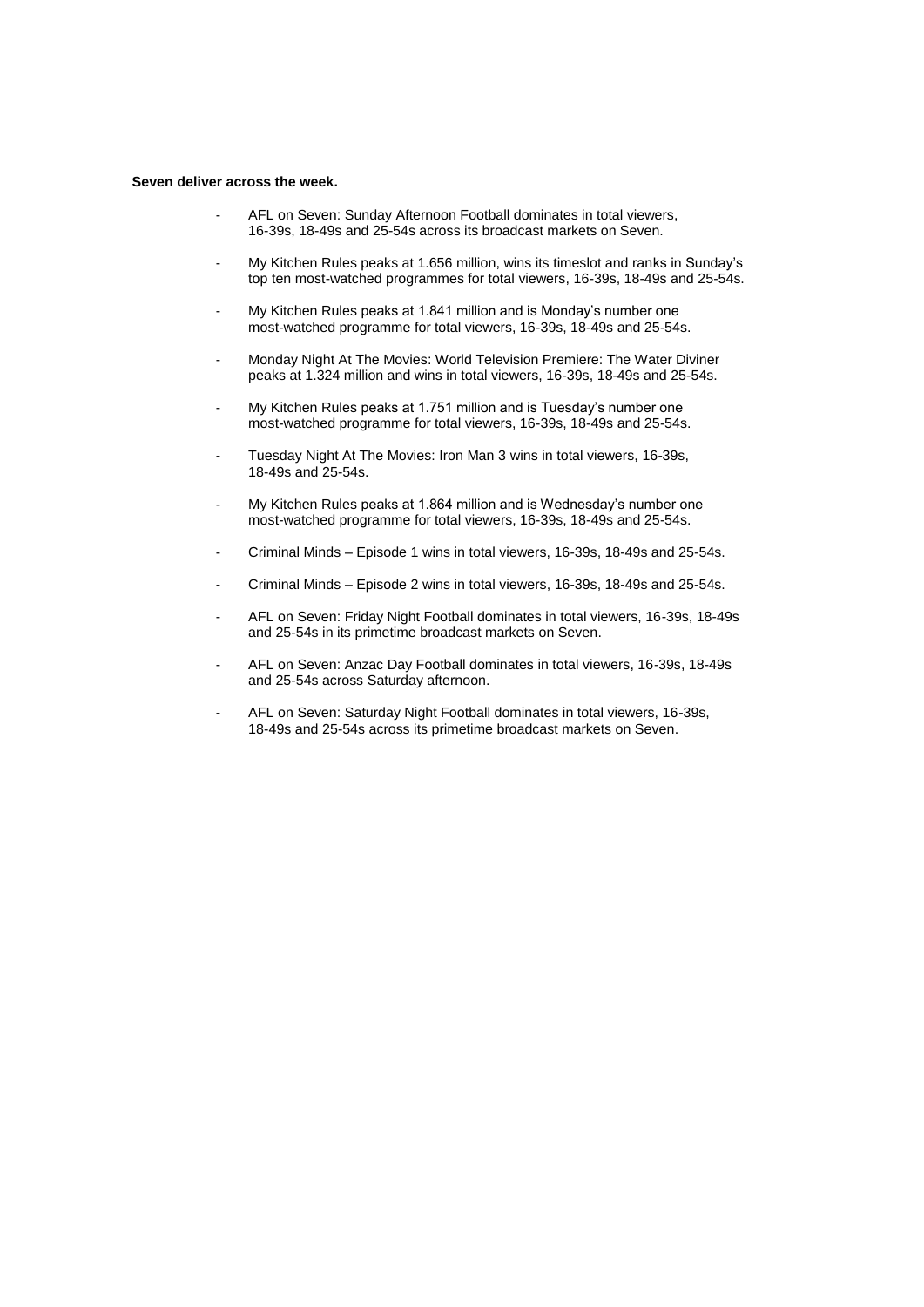# **Primetime audience demographics for primary channels**

| 6:00pm-midnight Week 17, 2015 |       |       |       |            |            |  |
|-------------------------------|-------|-------|-------|------------|------------|--|
| <b>Audience shares</b>        | Seven | Nine  | Ten   | <b>ABC</b> | <b>SBS</b> |  |
| All People                    | 24.2% | 20.6% | 10.8% | 13.0%      | 4.5%       |  |
| $16 - 39s$                    | 24.4% | 23.2% | 12.9% | 5.6%       | 2.8%       |  |
| $18 - 49s$                    | 24.2% | 23.4% | 13.2% | 6.5%       | 3.5%       |  |
| $25 - 54s$                    | 24.2% | 23.4% | 13.0% | 7.4%       | 3.7%       |  |

# **Primetime audience demographics for digital channels**

| 6:00pm-midnight Week 17, 2015 |         |            |            |            |  |
|-------------------------------|---------|------------|------------|------------|--|
| <b>Audience shares</b>        | Total   | $16 - 39s$ | $18 - 49s$ | $25 - 54s$ |  |
| 7TWO                          | 4.2%    | 1.6%       | 1.8%       | 2.1%       |  |
| 7 <sub>mate</sub>             | 3.9%    | 5.9%       | 5.5%       | 5.1%       |  |
| GO!                           | 4.3%    | 5.9%       | 5.4%       | 5.0%       |  |
| Gem                           | 3.2%    | 2.5%       | 2.5%       | 2.6%       |  |
| One:                          | 2.6%    | 3.3%       | 3.3%       | 3.4%       |  |
| Eleven                        | 3.2%    | $3.7\%$    | 5.0%       | 4.5%       |  |
| ABC <sub>2</sub> :            | 2.6%    | 3.4%       | 2.9%       | 2.7%       |  |
| ABC3                          | $0.5\%$ | 0.4%       | 0.4%       | 0.4%       |  |
| ABC News 24                   | 1.1%    | $0.8\%$    | 0.9%       | 1.0%       |  |
| SBS <sub>2</sub>              | 1.1%    | 1.7%       | 1.6%       | 1.5%       |  |
| <b>NITV</b>                   | 0.1%    | 0.1%       | 0.1%       | 0.1%       |  |

# **Primetime audience demographics for combined audiences of all channels**.

| 6:00pm-midnight Week 17, 2015 |          |       |       |            |            |  |
|-------------------------------|----------|-------|-------|------------|------------|--|
| <b>Audience shares</b>        | Seven    | Nine  | Ten   | <b>ABC</b> | <b>SBS</b> |  |
| All People                    | $32.2\%$ | 28.1% | 16.6% | 17.3%      | 5.8%       |  |
| 16-39s                        | 31.8%    | 31.5% | 21.9% | 10.2%      | 4.5%       |  |
| $18 - 49s$                    | 31.4%    | 31.2% | 21.5% | 10.7%      | 5.1%       |  |
| 25-54s                        | 31.4%    | 31.0% | 20.8% | 11.5%      | 5.3%       |  |

FTA Channels and Total TV

Copyright Oztam Data: Consolidated (Live + As Live + TSV) and Overnight (Live + As Live).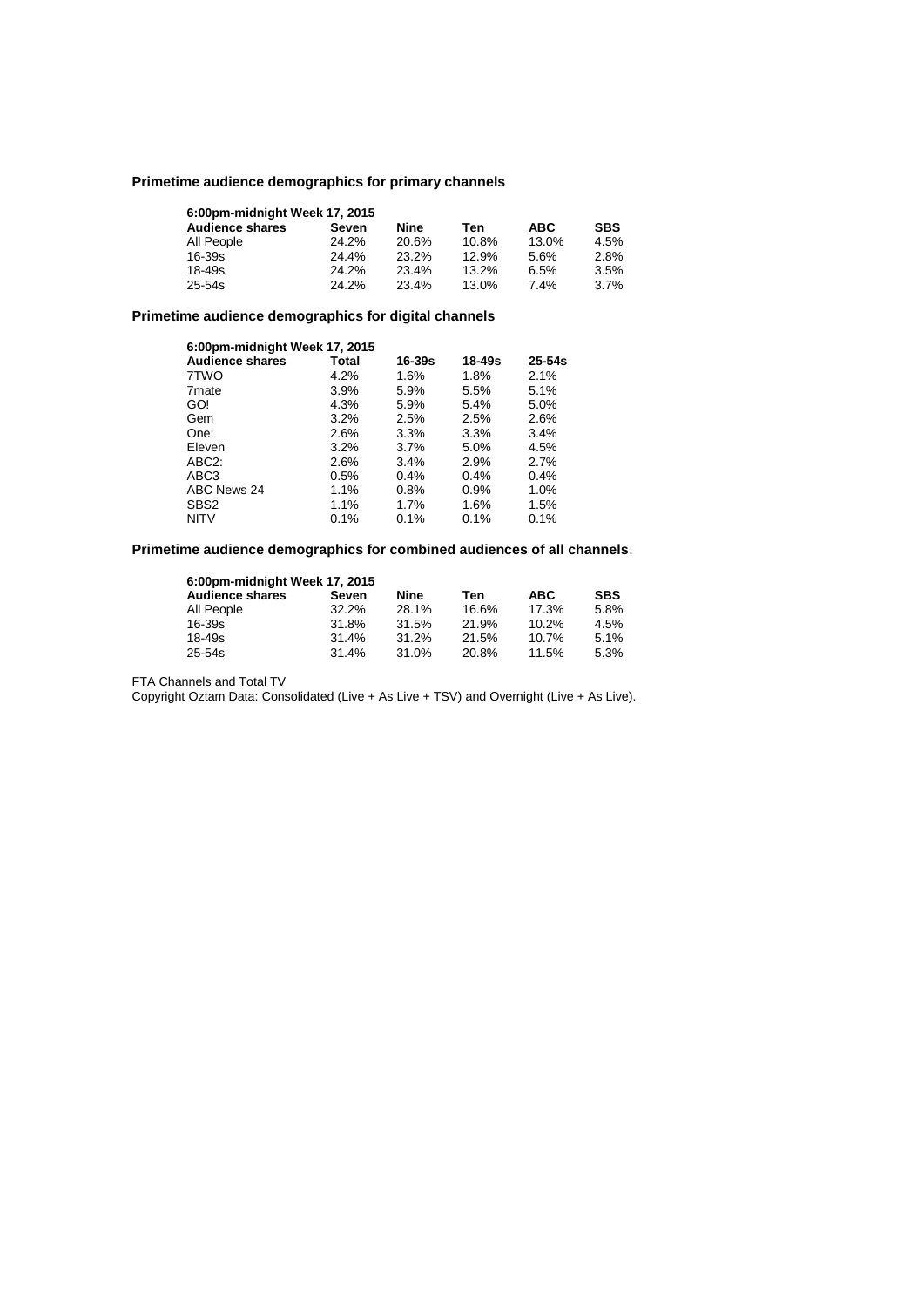### **Primetime Programming Analysis**

### **Sunday**

- Seven wins in news.
- Seven wins in primetime on combined audiences.
	- Seven + 7TWO + 7mate is number one for total viewers on the combined audiences of all channels.
	- Seven + 7TWO + 7mate leads Nine + Go + Gem and is up 94% on Ten + One + Eleven in total viewers.
- Seven wins in primetime on digital channels.
	- 7mate is the most-watched digital channel for total viewers, 16-39s, 18-49s and 25-54s.
- Seven wins in breakfast television. Weekend Sunrise leads Weekend Today.
- Seven scores in the most-watched programmes:

| <b>All People</b> |    | $25-54s$         |     |
|-------------------|----|------------------|-----|
| Seven News        | #1 | My Kitchen Rules | #3  |
| My Kitchen Rules  | #2 | Seven News       | #6  |
| Sunday Night      | #8 | Sunday Night     | #10 |
| 16-39s            |    | $18 - 49s$       |     |
| My Kitchen Rules  | #2 | My Kitchen Rules | #4  |
| Seven News        | #7 | Seven News       | #6  |

- **AFL on Seven: Sunday Afternoon Football** dominates in total viewers, 16-39s, 18-49s and 25-54s across its broadcast markets on Seven.
- **Seven News** (1.457 million). Seven News wins network up 174,000 viewers on Nine News, a 14% audience advantage.
- **My Kitchen Rules** (1.360 million) peaks at 1.656 million, wins its timeslot and ranks in Sunday's top ten most-watched programmes for total viewers, 16-39s, 18-49s and 25-54s – 27 share in total viewers, 28 share in 16-39s, 28 share in 18-49s and 29 share in 25-54s.

### **Monday**

- Seven wins in primetime on primary channels.
	- Seven is number 1 for total viewers, 16-39s, 18-49s and 25-54s.
	- Seven is up 33% on Nine and up 175% on Ten in total viewers.
	- Seven is up 28% on Nine and up 142% on Ten in 16-39s. Seven is up 21% on Nine and up 119% on Ten in 18-49s. Seven is up 17% on Nine and up 123% on Ten in 25-54s.
- Seven wins in primetime on digital channels.
	- 7TWO is the most-watched digital channel for total viewers.
	- 7mate is the most-watched digital channel for 18-49s and 25-54s.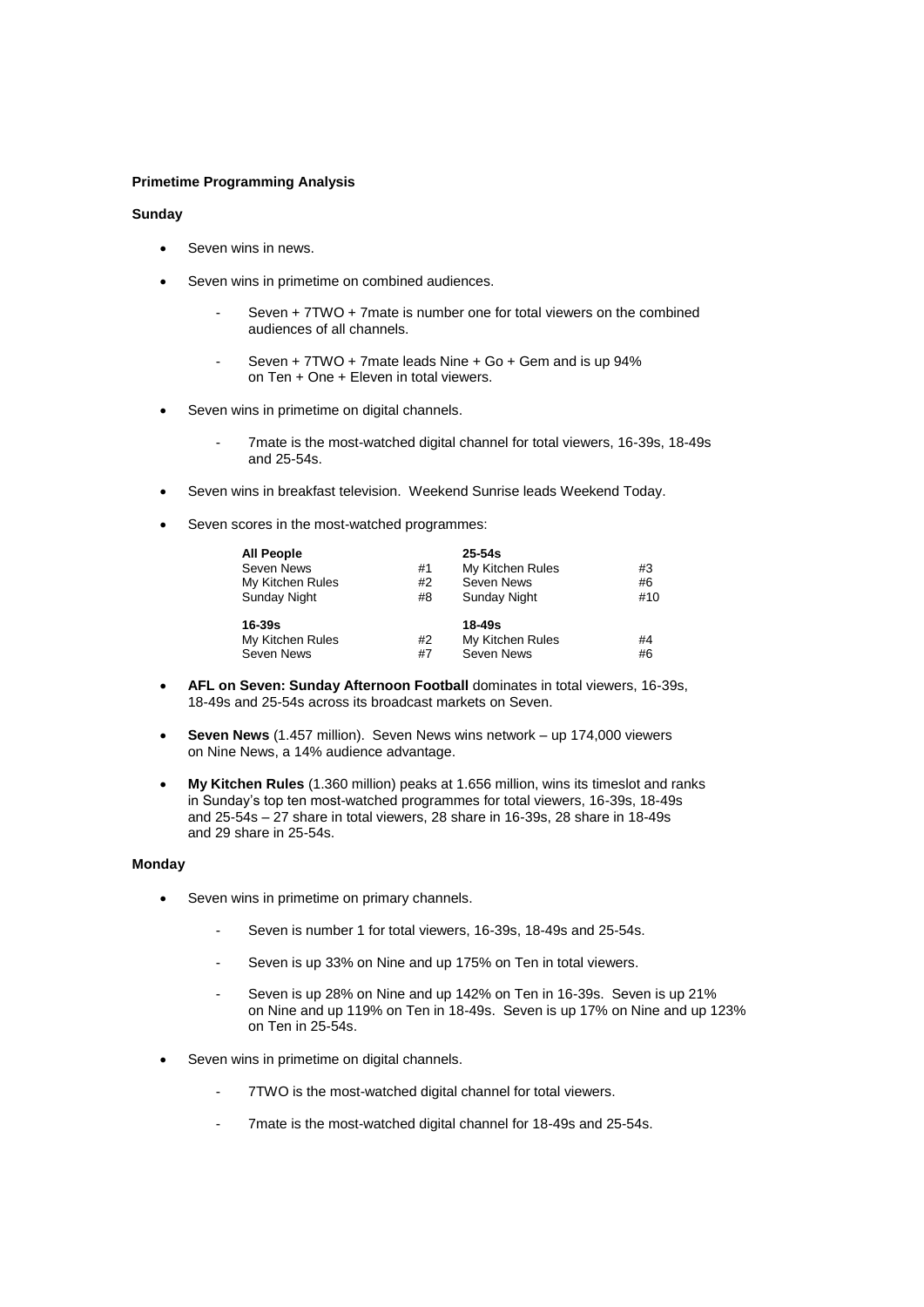- Seven wins in primetime on combined audiences.
	- Seven + 7TWO + 7mate is number one for total viewers, 16-39s, 18-49s and 25-54s on the combined audiences of all channels.
	- Seven (Seven + 7TWO + 7mate) is up 28% on Nine (Nine + Go + Gem) and up 124% on Ten (Ten + One + Eleven) in total viewers.
	- Seven is up 19% on Nine and up 68% on Ten in 16-39s. Seven is up 19% on Nine and up 64% on Ten in 18-49s. Seven is up 15% on Nine and up 67% on Ten in 25-54s.
- Seven wins in breakfast television. Sunrise leads Today.
- Seven wins in morning television. The Morning Show is up 36% on Mornings.
- Seven scores in the most-watched programmes:

| <b>All People</b><br>My Kitchen Rules<br>Seven News<br>Seven News-Today Tonight<br>The Water Diviner | #1<br>#4<br>#7<br>#10 | $25 - 54s$<br>My Kitchen Rules<br>The Water Diviner<br>Seven News<br>Seven News - Today Tonight | #1<br>#8<br>#9<br>#10 |
|------------------------------------------------------------------------------------------------------|-----------------------|-------------------------------------------------------------------------------------------------|-----------------------|
| 16-39s<br>My Kitchen Rules<br>Home and Away<br>The Water Diviner<br>Seven News                       | #1<br>#6<br>#7<br>#10 | 18-49s<br>My Kitchen Rules<br>The Water Diviner<br>Seven News                                   | #1<br>#6<br>#9        |

- **My Kitchen Rules** (1.491 million) peaks at 1.841 million and is Monday's number one most-watched programme for total viewers, 16-39s, 18-49s and 25-54s – 31 share in total viewers, 36 share in 16-39s, 33 share in 18-49s and 33 share in 25-54s.
- **Monday Night At The Movies: World Television Premiere: The Water Diviner** (0.868 million) peaks at 1.324 million and wins in total viewers, 16-39s, 18-49s and 25-54s – 30 share in total viewers, 27 share in 16-39s, 28 share in 18-49s and 28 share in 25-54s.

### **Tuesday**

- Seven wins in primetime on primary channels.
	- Seven is number 1 for total viewers, 16-39s, 18-49s and 25-54s.
	- Seven is up 14% on Nine and up 91% on Ten in total viewers.
	- Seven is up 21% on Nine and up 115% on Ten in 16-39s. Seven is up 16% on Nine and up 98% on Ten in 18-49s. Seven is up 14% on Nine and up 96% on Ten in 25-54s.
- Seven wins in primetime on combined audiences.
	- Seven + 7TWO + 7mate is number one for total viewers, 16-39s, 18-49s and 25-54s on the combined audiences of all channels.
	- Seven (Seven + 7TWO + 7mate) is up 8% on Nine (Nine + Go + Gem) and up 69% on Ten (Ten + One + Eleven) in total viewers.
	- Seven is up 12% on Nine and up 68% on Ten in 16-39s. Seven is up 9% on Nine and up 54% on Ten in 18-49s. Seven is up 10% on Nine and up 57% on Ten in 25-54s.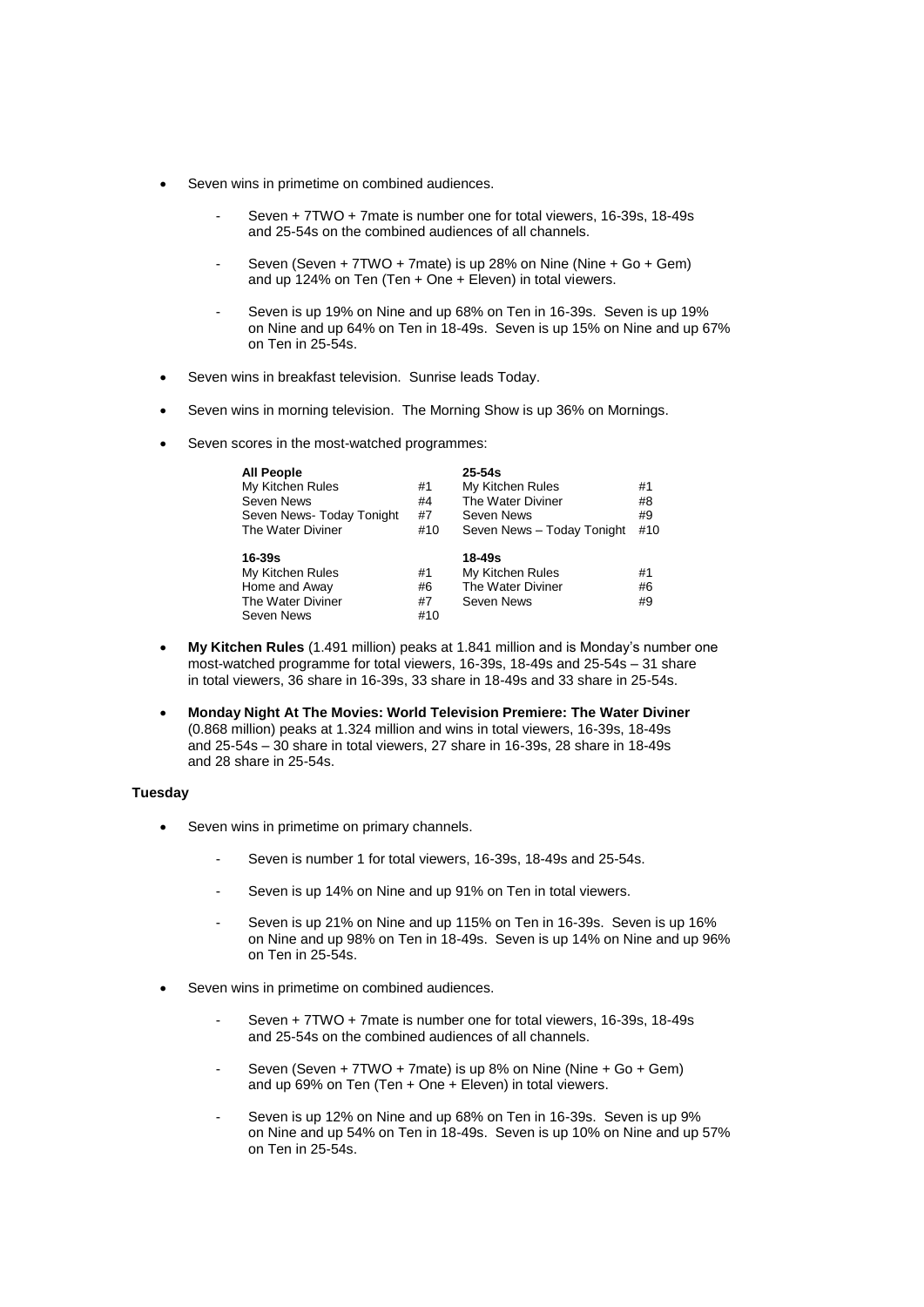- Seven wins in breakfast television. Sunrise leads Today.
- Seven wins in morning television. The Morning Show leads Mornings.
- Seven scores in the most-watched programmes:

| <b>All People</b><br>My Kitchen Rules<br>Seven News<br>Seven News - Today Tonight<br>Home and Away | #1<br>#4<br>#7<br>#9 | $25 - 54s$<br>My Kitchen Rules<br>Home and Away<br>Seven News - Today Tonight<br>Seven News | #1<br>#8<br>#9<br>#10 |
|----------------------------------------------------------------------------------------------------|----------------------|---------------------------------------------------------------------------------------------|-----------------------|
| 16-39s<br>My Kitchen Rules<br>Home and Away<br>Iron Man 3                                          | #1<br>#5<br>#6       | 18-49s<br>My Kitchen Rules<br>Home and Away<br>Iron Man 3<br>Seven News - Today Tonight     | #1<br>#8<br>#9<br>#10 |

- **My Kitchen Rules** (1.457 million) peaks at 1.751 million and is Tuesday's number one most-watched programme for total viewers, 16-39s, 18-49s and 25-54s – 30 share in total viewers, 35 share in 16-39s, 33 share in 18-49s and 33 share in 25-54s.
- **Tuesday Night At The Movies: Iron Man 3** (0.535 million) wins in total viewers, 16-39s, 18-49s and 25-54s – 29 share in 16-39s, 27 share in 18-49s and 25 share in 25-54s.

### **Wednesday**

- Seven wins in primetime on primary channels.
	- Seven is number one for total viewers, 16-39s, 18-49s and 25-54s.
	- Seven is up 32% on Nine and up 140% on Ten in total viewers.
	- Seven is up 34% on Nine and up 100% on Ten in 16-39s. Seven is up 24% on Nine and up 88% on Ten in 18-49s. Seven is up 23% on Nine and up 95% on Ten in 25-54s.
- Seven wins in primetime on digital channels.
	- 7TWO is the most-watched digital channel for total viewers.
	- 7mate is the most-watched digital channel for 25-54s.
- Seven wins in primetime on combined audiences of all channels.
	- Seven + 7TWO + 7mate is number one for total viewers, 16-39s, 18-49s and 25-54s.
	- Seven (Seven + 7TWO + 7mate) is up 28% on Nine (Nine + Go + Gem) and up 107% on Ten (Ten + One + Eleven) in total viewers.
	- Seven is up 21% on Nine and up 44% on Ten in 16-39s. Seven is up 17% on Nine and up 49% on Ten in 18-49s. Seven is up 17% on Nine and up 62% on Ten in 25-54s.
- Seven wins in breakfast television. Sunrise is up 18% on Today.
- Seven wins in morning television. Sunrise Extended and The Morning Show lead across 9:00-11:00am.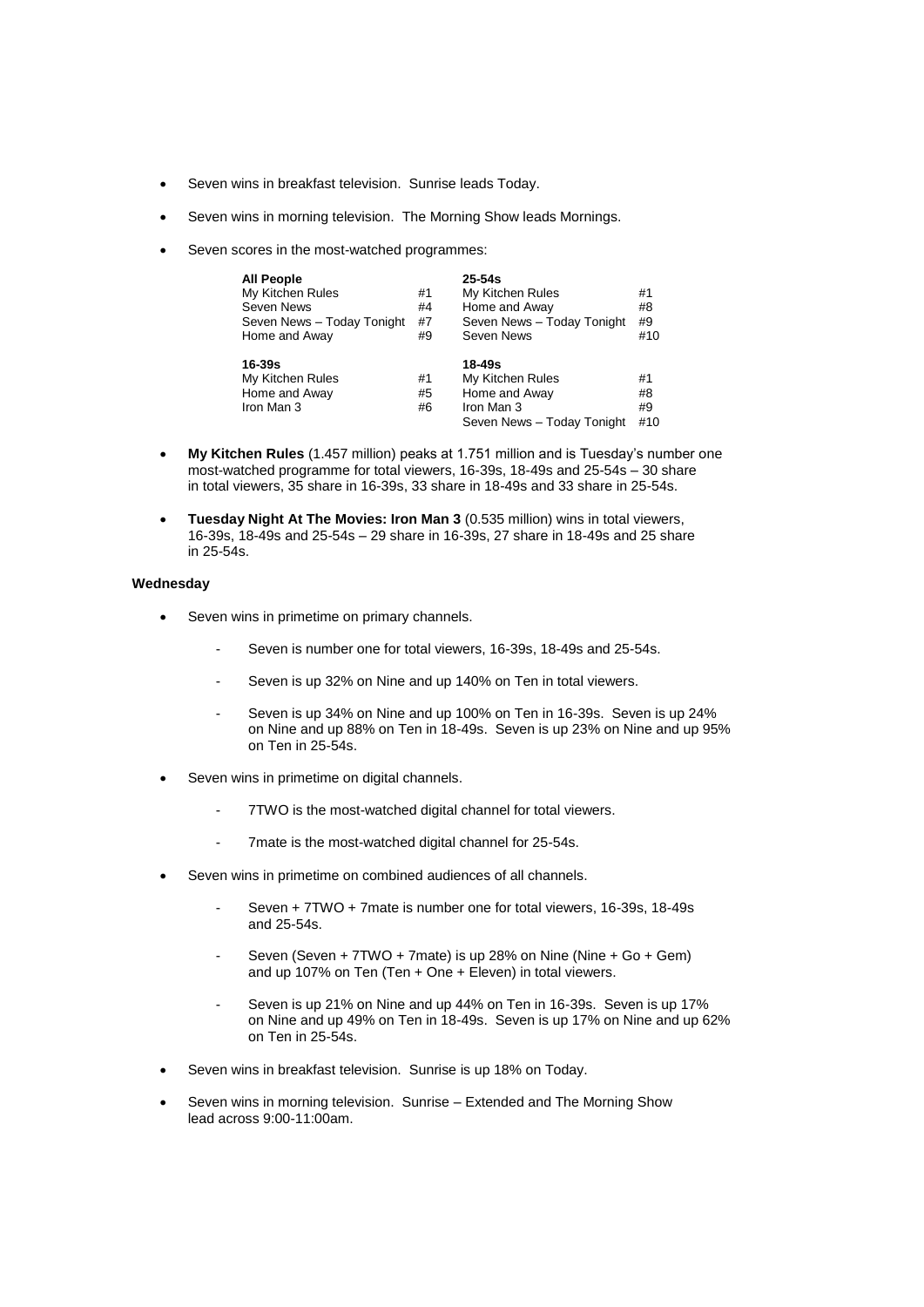Seven scores in the most-watched programmes:

| <b>All People</b><br>My Kitchen Rules<br>Seven News<br>Seven News - Today Tonight<br>Home and Away<br><b>Criminal Minds</b> | #1<br>#3<br>#4<br>#9<br>#10 | $25 - 54s$<br>My Kitchen Rules<br><b>Criminal Minds</b><br>Seven News - Today Tonight<br>Seven News<br>Home and Away | #1<br>#4<br>#5<br>#7<br>#10 |
|-----------------------------------------------------------------------------------------------------------------------------|-----------------------------|----------------------------------------------------------------------------------------------------------------------|-----------------------------|
| 16-39s                                                                                                                      |                             | 18-49s                                                                                                               |                             |
| My Kitchen Rules                                                                                                            | #1                          | My Kitchen Rules                                                                                                     | #1                          |
| <b>Criminal Minds</b>                                                                                                       | #3                          | Criminal Minds                                                                                                       | #3                          |
| Home and Away                                                                                                               | #4                          | Seven News - Today Tonight                                                                                           | #7                          |
| Seven News - Today Tonight                                                                                                  | #6                          | Home and Away                                                                                                        | #8                          |
| Seven News                                                                                                                  | #9                          | Seven News                                                                                                           | #9                          |

- **My Kitchen Rules** (1.517 million) peaks at 1.864 million and is Wednesday's number one most-watched programme for total viewers, 16-39s, 18-49s and 25-54s – 32 share in total viewers, 36 share in 16-39s, 34 share in 18-49s and 33 share in 25-54s.
- **Criminal Minds – Episode 1** (0.848 million) wins in total viewers, 16-39s, 18-49s and 25-54s.
- **Criminal Minds – Episode 2** (0.605 million) wins in total viewers, 16-39s, 18-49s and 25-54s – 26 share in total viewers, 25 share in 18-49s and 25 share in 25-54s.

### **Thursday**

- Seven wins in primetime on combined audiences of all channels.
	- Seven + 7TWO + 7mate is number one for total viewers.
- Seven wins in primetime on digital channels.
	- 7TWO is the most-watched digital channel for total viewers.
- Seven wins in breakfast television. Sunrise is up 18% on Today.
- Seven wins in morning television. The Morning Show is up 17% on Mornings.

## **Friday**

- Seven wins in primetime on primary channels.
	- Seven is number 1 for total viewers, 16-39s, 18-49s and 25-54s.
	- Seven is up 22% on Nine and up 134% on Ten in total viewers.
	- Seven is up 5% on Nine and up 108% on Ten in 16-39s. Seven is up 10% on Nine and up 102% on Ten in 18-49s. Seven is up 10% on Nine and up 98% on Ten in 25-54s.
- Seven wins in primetime on combined audiences.
	- Seven + 7TWO + 7mate is number one for total viewers, 18-49s and 25-54s on the combined audiences of all channels.
	- Seven (Seven + 7TWO + 7mate) is up 19% on Nine (Nine + Go + Gem) and up 103% on Ten (Ten + One + Eleven) in total viewers.
	- Seven is up 65% on Ten in 16-39s. Seven is up 2% on Nine and up 62% on Ten in 18-49s. Seven is up 7% on Nine and up 62% on Ten in 25-54s.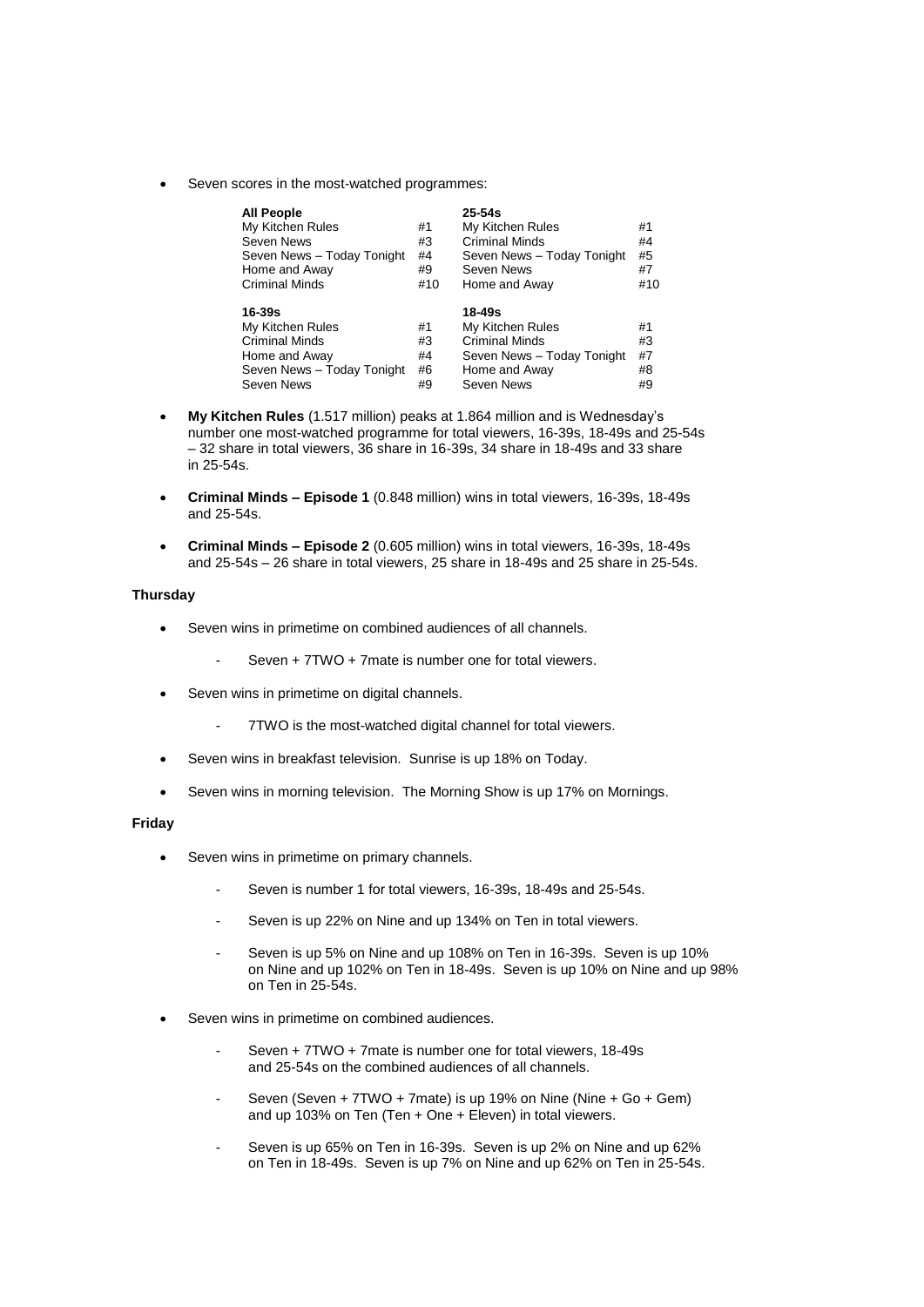- Seven wins in breakfast television. Sunrise is up 16% on Today.
- Seven wins in morning television. The Morning Show is up 68% on Mornings.
- Seven scores in the most-watched programmes:

| <b>All People</b><br>Seven News<br>Seven News - Today Tonight<br>Better Homes and Gardens | #2<br>#4<br>#6 | $25-54s$<br>Seven News<br>Better Homes and Gardens<br>Seven News - Today Tonight | #2<br>#5<br>#6 |
|-------------------------------------------------------------------------------------------|----------------|----------------------------------------------------------------------------------|----------------|
| 16-39s                                                                                    |                | 18-49s                                                                           |                |
| Better Homes and Gardens                                                                  | #2             | Seven News                                                                       | #2             |
| AFL on Seven                                                                              | #4             | <b>Better Homes and Gardens</b>                                                  | #4             |
|                                                                                           |                |                                                                                  |                |
| Seven News                                                                                | #6             | Seven News - Today Tonight                                                       | #5             |

 **AFL on Seven: Friday Night Football** dominates in total viewers, 16-39s, 18-49s and 25-54s in its primetime broadcast markets on Seven – 34 share in total viewers, 36 share in 16-39s, 35 share in 18-49s and 35 share in 25-54s.

# **Saturday**

- Seven wins in news.
- Seven wins in primetime on primary channels.
	- Seven is number 1 for total viewers, 16-39s, 18-49s and 25-54s.
	- Seven is up 34% on Nine and up 144% on Ten in total viewers.
	- Seven is up 14% on Nine and up 122% on Ten in 16-39s. Seven is up 17% on Nine and up 119% on Ten in 18-49s. Seven is up 16% on Nine and up 106% on Ten in 25-54s.
- Seven wins in primetime on digital channels.
	- 7mate is the most-watched digital channel for total viewers, 16-39s, 18-49s and 25-54s.
- Seven wins in primetime on combined audiences.
	- Seven + 7TWO + 7mate is number one for total viewers, 16-39s, 18-49s and 25-54s on the combined audiences of all channels.
	- Seven (Seven + 7TWO + 7mate) is up 23% on Nine (Nine + Go + Gem) and up 109% on Ten (Ten + One + Eleven) in total viewers.
	- Seven is up 16% on Nine and up 66% on Ten in 16-39s. Seven is up 12% on Nine and up 62% on Ten in 18-49s. Seven is up 12% on Nine and up 59% on Ten in 25-54s.
- Seven wins in breakfast television. Weekend Sunrise is up 27% on Weekend Today.